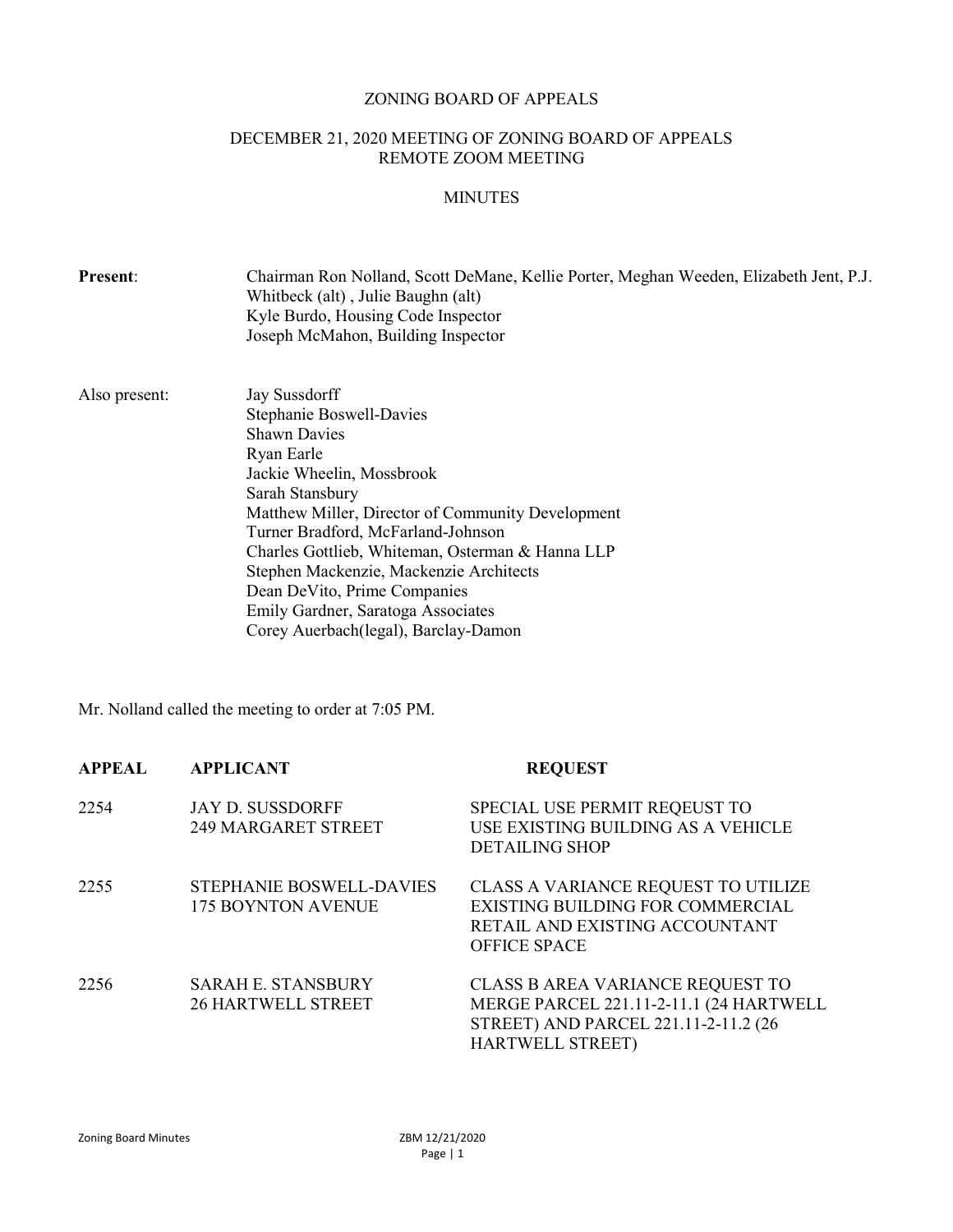# 2232 CITY OF PLATTSBURGH SPECIAL USE PERMIT TO AMEND THE

22 DURKEE STREET BOUNDARIES OF AN EXISTING PLANNED UNIT DEVELOPMENT AND A SPECIAL USE PERMIT FOR USE OF APARTMENTS ON THE FIRST FLOOR OF A MULTI-STORY BUILDING WITHIN A PLANNED UNIT DEVELOPMENT

The first item heard is Appeal #2254, Jay D. Sussdorff, 249 Margaret Street, Special Use Permit request to use existing building as a vehicle detailing shop.

Discussion: Board and Applicant discussion of proposed principal allowed use of the existing building at 249 Margaret Street as a vehicle detailing shop. Will not be used as an auto repair shop, detailing only. No more than 2 cars in shop at any given time, shop to provide pickup and delivery service.

Public comment: None.

MOTION:

By: S. DeMane, seconded by K. Porter

IN REGARD TO THE FULL ENVIRONMENTAL ASSESSMENT FORM FOR SPECIAL USE PERMIT FOR APPEAL #2254, AFTER REVIEW OF THE QUESTIONS AND ANSWERS, WE FIND THERE WOULD BE NO OR SMALL ENVIRONMENTAL IMPACT AS A RESULT OF THIS ACTION.

## ALL IN FAVOR: 5

#### OPPOSED: 0

MOTION PASSED (P.J. Whitbeck (alt), and J. Baughn (alt) abstained)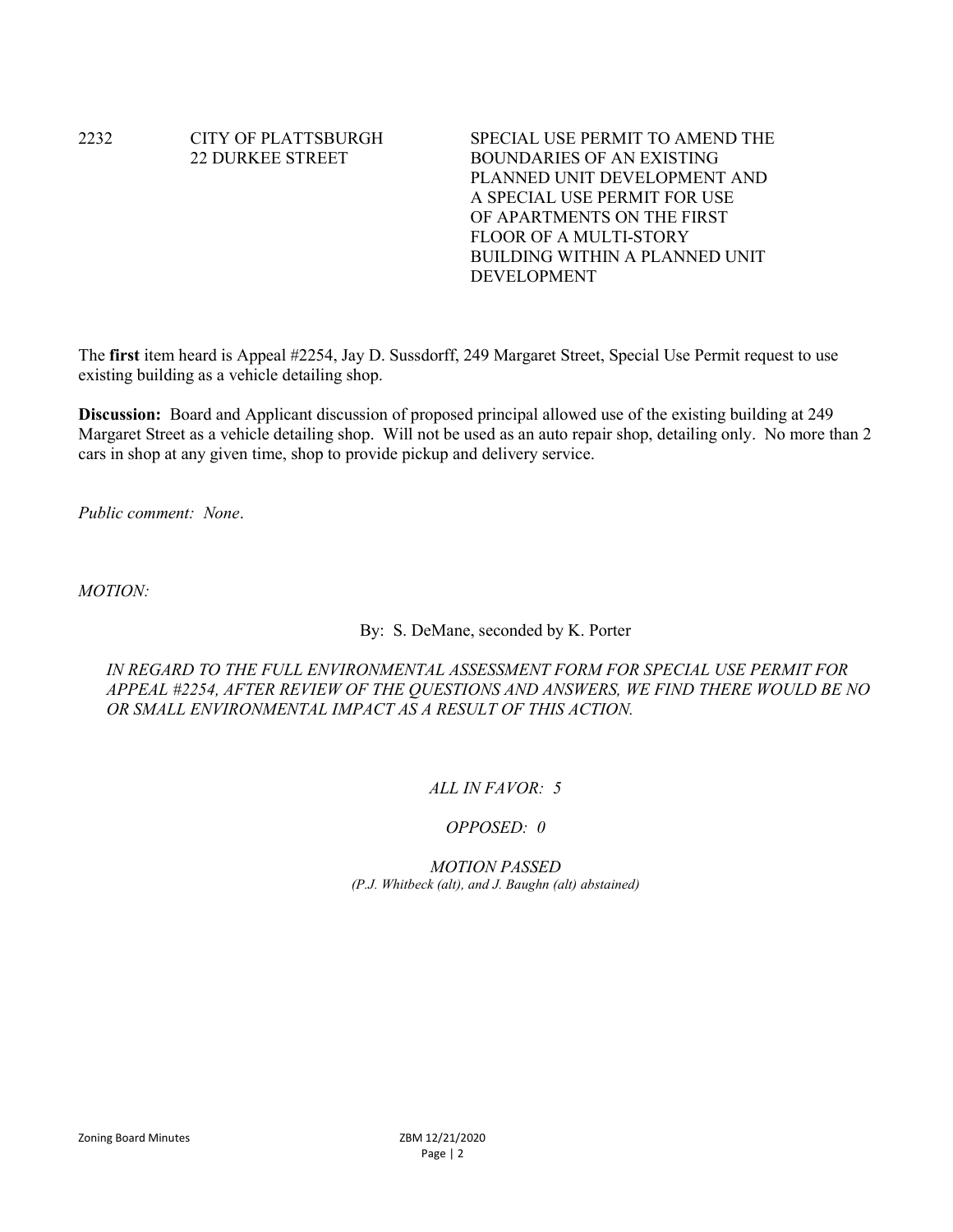#### By: S. DeMane, seconded by K. Porter

## IN REGARD TO APPEAL #2254, SPECIAL USE PERMIT FOR JAY D. SUSSDORFF AT 249 MARGARET STREET, TO APPROVE USE OF THIS LOCATION FOR A VEHICLE DETAILING SHOP.

#### ALL IN FAVOR: 5

#### OPPOSED: 0

#### MOTION PASSED (P.J. Whitbeck (alt), and J. Baughn (alt) abstained)

The second item heard is Appeal #2255, Stephanie Boswell-Davies, 175 Boynton Avenue, Class A Variance request to utilize existing building for commercial retail and exiting accountant office space.

Discussion: Board, applicant, and potential business owner discussion of Class A hardship variance application.

Per potential owner, Mossbrook, one office is proposed to remain as office space and the other portion of the building is proposed to be a flower shop. Interior remodeling will involve adding a walk in cooler space, eventually replacing windows and making larger display windows on east side of building.

Public comment: None.

MOTION (SEQR):

By: M. Weeden, seconded by E. Jent

## AFTER REVIEW OF THE FULL ENVIRONMENTAL ASSESSMENT FORM, WE FIND THE PROPOSED ACTION WILL NOT RESULT IN ANY SIGNIFICANT ADVERSE ENVIRONMENTAL IMPACT.

## ALL IN FAVOR: 5

## OPPOSED: 0

### MOTION PASSED (S. DeMane recused)

(J. Baughn (alt) abstained)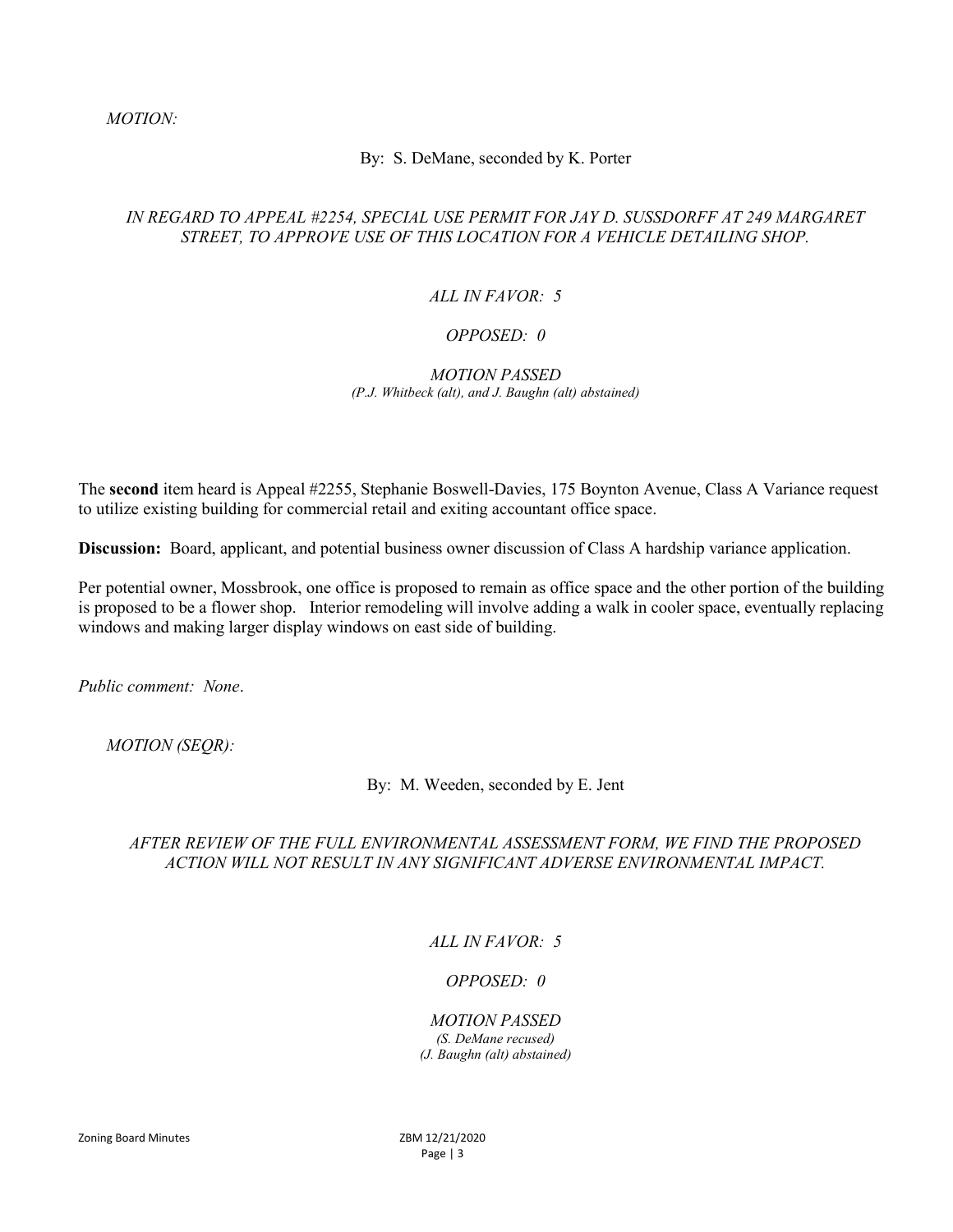#### By: K. Porter, seconded by P.J. Whitbeck

#### FOR APPEAL #2255, MOTION TO APPROVE THE REQUEST TO UTILIZE THE EXISTING BUILDING , PARCEL NUMBER 207.10-3-16, FOR COMMERCIAL USES ALONG WITH THE EXISTING ACCOUNTING OFFICE BY A NEW OWNER.

#### ALL IN FAVOR: 5

#### OPPOSED: 0

# MOTION PASSED

(S. DeMane recused) (J. Baughn (alt) abstained)

The third item heard is Appeal #2256, Class B Variance request to merge parcel 221.11-2-11.1 (24 Hartwell Street) and parcel 221.11-2-11.2 (26 Hartwell Street).

Discussion: Board and applicant discussion of application request to merge parcels 24 Hartwell Street and 26 Hartwell Street. Discussion of yearly tax savings by merging these two parcels. If lots are merged, more than one principal use on one lot. If merged, would make selling this property easier, as there is already an encroachment issue with a previously existing shed on 24 Hartwell Street Property. If owner were to sell, would not sell the parcels separately, would sell as a single parcel.

Public comment: None.

MOTION (SEQR):

By: E. Jent, seconded by M. Weeden

MOTION THAT AFTER REVIEW OF PART 1 OF THE SHORT ENVIRONMENTAL ASSESSMENT FORM, THAT THE CHAIR CHECK NO OR SMALL IMAPCT MAY OCCUR FOR ITEMS 1-11 ON PART 2 OF THE FORM AND CHECK THE BOX INDICATIONG THAT THE PROPOSED ACTION WILL NOT RESULT IN ANY SIGNIFICANT ADVERSE ENVIRONMENTAL IMPACT AND SIGN.

## ALL IN FAVOR: 5

#### OPPOSED: 0

# MOTION PASSED

(P.J. Whitbeck (alt) abstained) (J. Baughn (alt) abstained)

Page | 4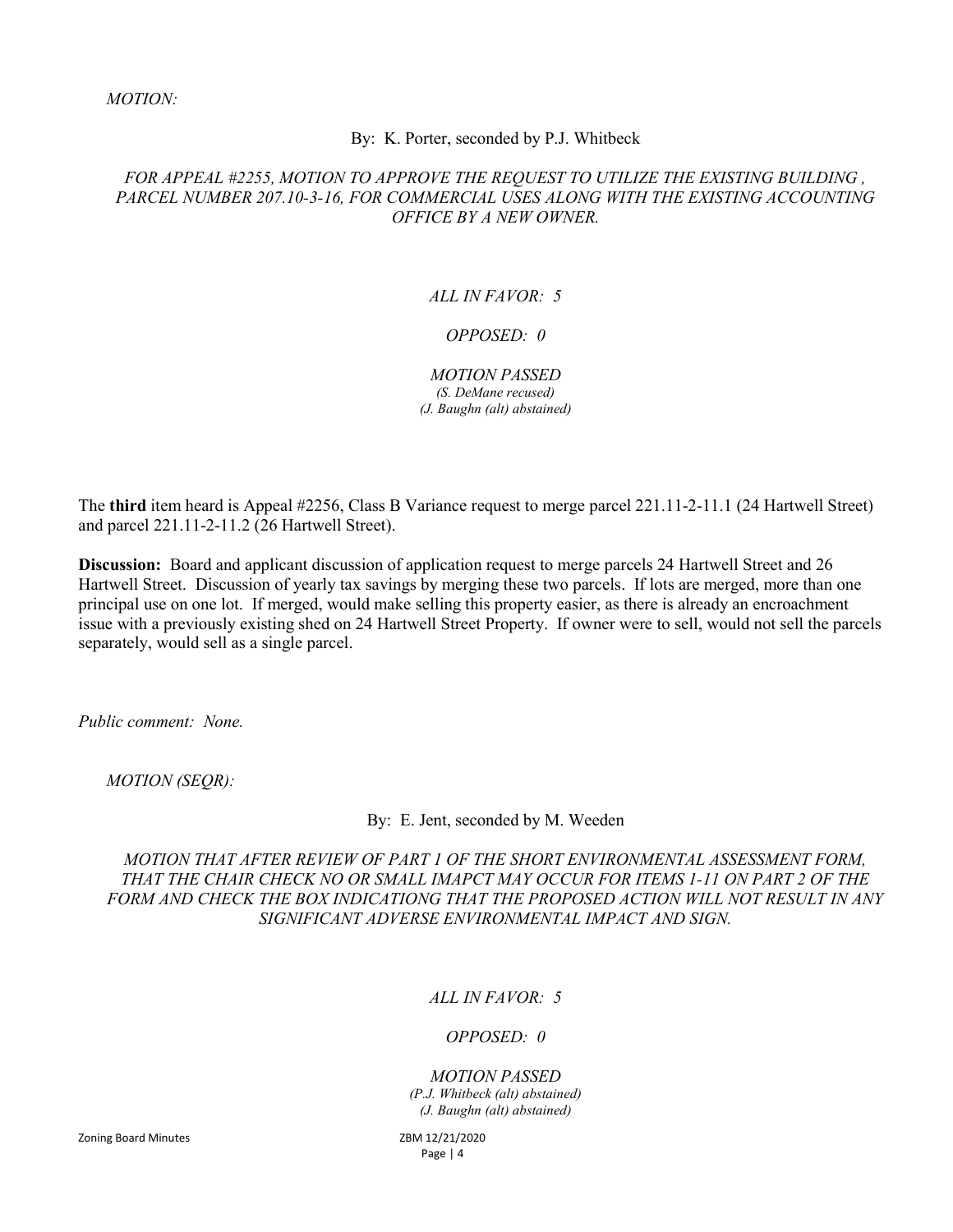#### By: S. DeMane, seconded by K. Porter

## IN REGARD TO APPEAL 2256, AREA VARIANCE FOR ALLOWING TWO PRINCIPAL STRUCTURES ON ONE LOT AT 26 HARTWELL STREET AND 24 HARTWELL STREET, ALLOWING SARAH STANSBURY TO COMBINE THE TWO LOTS INTO ONE.

## ALL IN FAVOR: 5

## OPPOSED: 0

MOTION PASSED (P.J. Whitbeck (alt) abstained) (J. Baughn (alt) abstained)

The fourth item heard is Appeal #2232, Special Use Permit to amend the boundaries of an existing planned unit development and a special use permit for use of apartments on the first floor of a multi-story building within a planned unit development.

#### Discussion:

- Applicants confirmed attendance to the 6:30 pm premeeting.
- R. Nolland presents opening statement, overview of 6:30 pm premeeting, history of this PUD Special Use Permit process to date.
- Draft findings statement and draft resolutions that can be voted on at tonight's meeting.

Corey Auerbach provided screen sharing and reading of draft findings statement he prepared based upon input provided by the voting members of the zoning board.

- Following reading of the draft findings statement, board and applicant discussion ensued regarding:
	- o The finding statement in general.
	- o Zoning board of appeals jurisdiction.
	- o Alternate parking calculations.
	- o Condition of surface lot providing 92 parking spaces exclusively for public use.
	- o Pandemic statement.
	- o Compromise between board and applicant.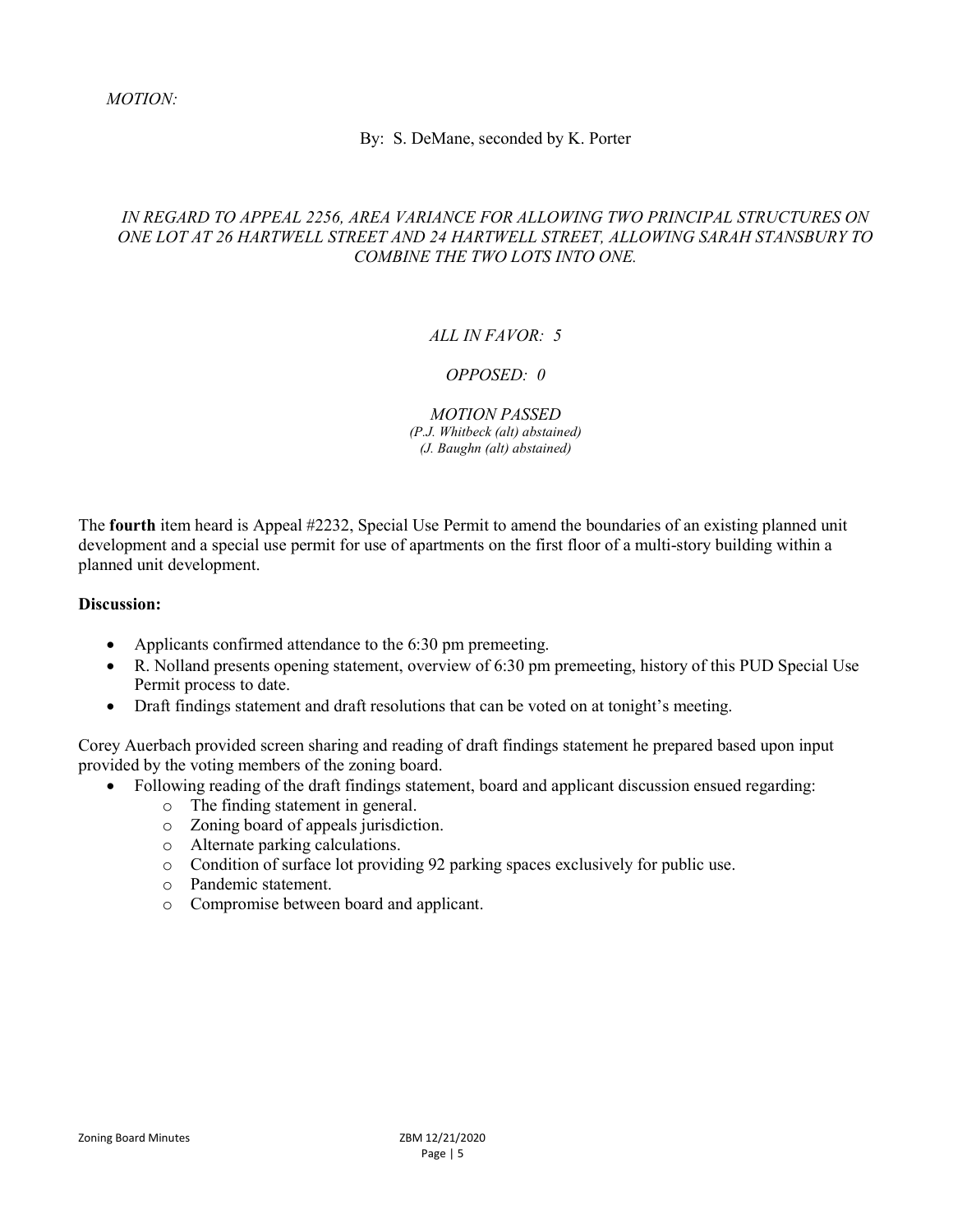#### By: S. DeMane, seconded by: E. Jent

#### MOTION TO BRIEFLY ADJOURN MEETING FOR BOARD MEMBERS TO OBTAIN LEGAL COUNCEL FROM ZONING BOARD ATTORNEY COREY AUERBACH.

## ALL IN FAVOR: 5

#### OPPOSED: 0

#### MOTION PASSED (P.J. Whitbeck (alt) abstained) (J. Baughn (alt) abstained)

MOTION:

#### By: S. DeMane, seconded by: E. Jent

## MOTION TO RECONVENE THIS MEETING.

## ALL IN FAVOR: 5

#### OPPOSED: 0

MOTION PASSED (P.J. Whitbeck (alt) abstained) (J. Baughn (alt) abstained)

C. Auerbach: Note for record that a brief adjournment was held for the purpose of providing legal counsel to the board. There was a discrete legal issue discussed. There was no deliberation by the board in any way or other discussion other than to receive legal advice on a very discrete legal issue.

R. Noland and C. Auerbach discussion regarding the process of voting on the proposed SEQR findings statement.

Public comment: (closed to verbal comments, written comment accepted and posted on City of Plattsburgh website).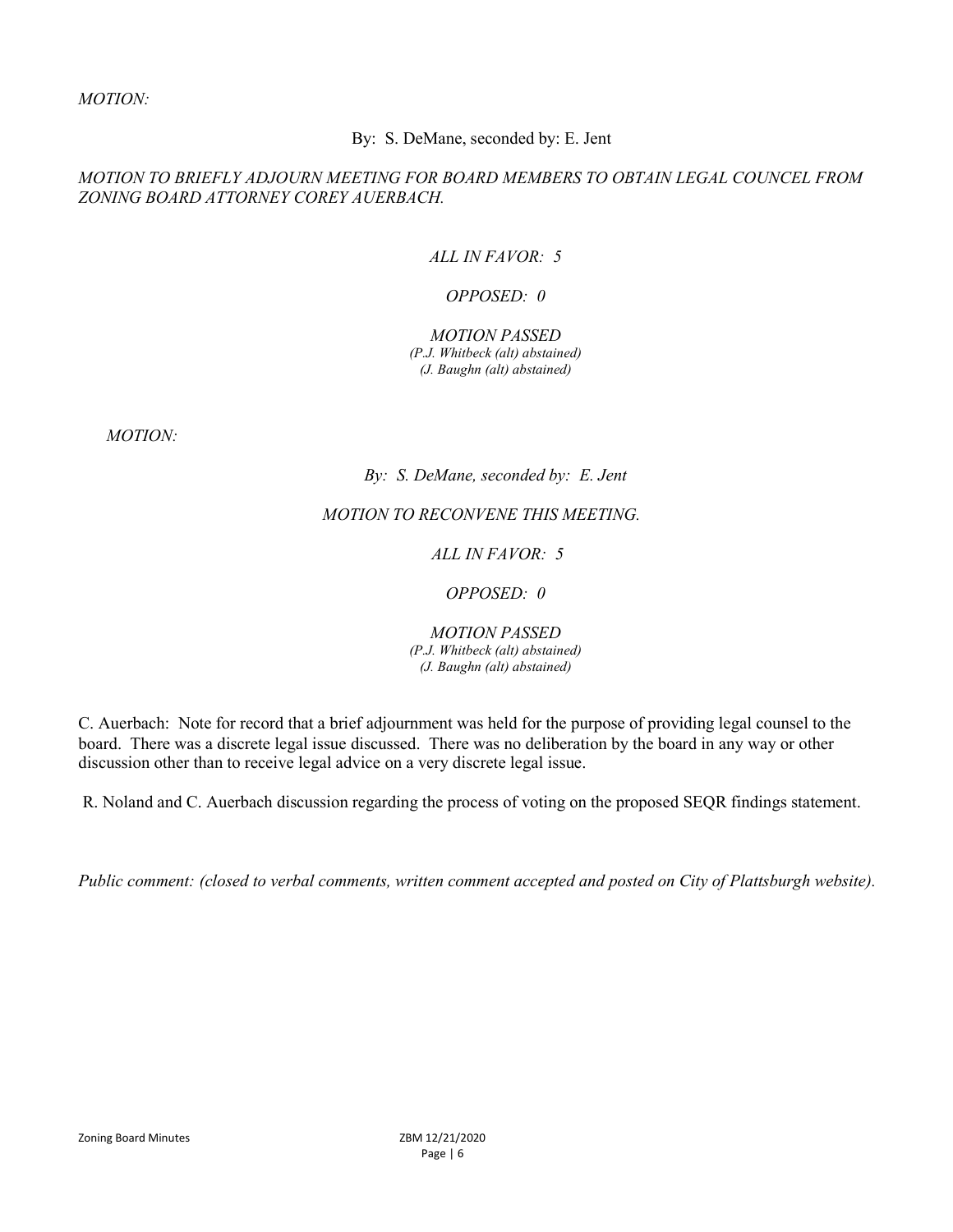#### By: S. DeMane, seconded by: K. Porter

## MOTION IN REGARD TO STATE ENVIRONMENTAL QUALITY REVIEW (SEQR) FINDINGS STATEMENT AS SUBMITTED BY ATTORNEY COREY AUERBACH, AND AS PRESENTED AT THIS MEETING, THAT WE APPROVE THESE AS WRITTEN, WITH THE CAVEAT THAT ATTORNEY COREY AUERBACH MAY MAKE GRAMMATICAL CORRECTIONS THAT DO NOT HAVE ANY EFFECT ON THE SUBSTANCE OF THE DOCUMENT.

## ALL IN  $FAVOR \cdot 5$

#### OPPOSED: 0

MOTION PASSED (M. Weeden recused) (J. Baughn (alt) abstained)

Corey Auerbach provided screen sharing and brief reading of draft resolution statement prepared based upon input provided by the voting members of the zoning board.

- Following reading of the draft resolution statement, board and applicant discussion ensued regarding:
	- o Board and applicant discussion of zoning board jurisdiction in regard to parking.
	- o Board and applicant discussion regarding how probable change in plans to comply with 92 space condition to be consistent will affect proposed zoning board resolution, and how to appropriately address this project change.
	- o R. Nolland/C. Auerbach: As long as resolution conditions are fully met, no changes are made that are inconsistent to the resolutions, and 92 parking spaces will remain open to the public, further approval process would not be needed from zoning board of appeals.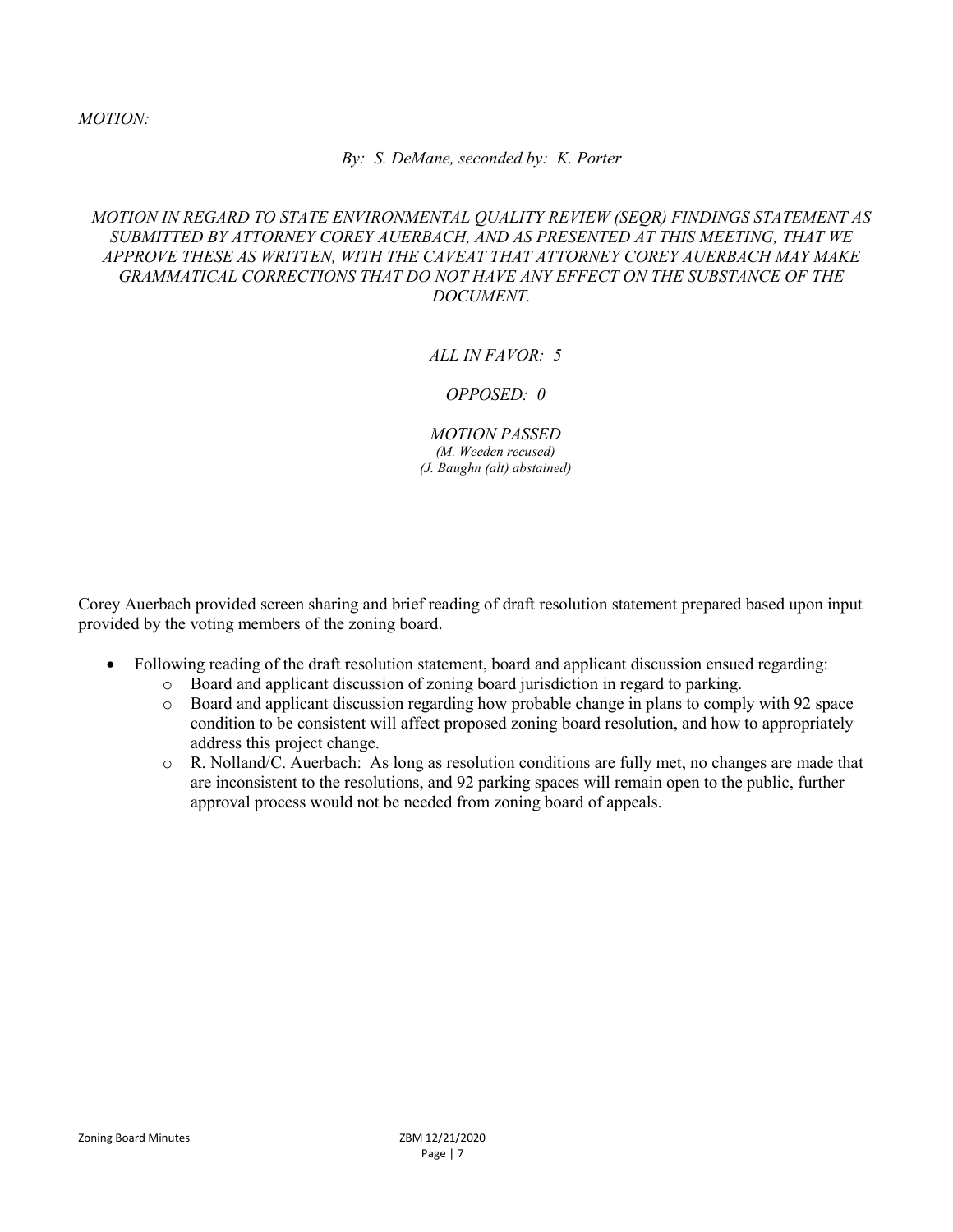#### By: K. Porter, seconded by: S. DeMane

MOTION TO APPROVE THE RESOLUTIONS DATED DECEMBER 21, 2020, AS WRITTEN REGARDING THE APPROVAL OF BOTH SPECIAL USE PERMITS FOR APPEAL #2232; A SPECIAL USE PERMIT TO AMEND THE BOUNDARIES OF AN EXISTING PANNED UNIT DEVELOPMENT AND A SPECIAL USE PERMIT FOR USE OF APARTMENTS ON THE FIRST FLOOR OF A MULTISTORY BUILDING WITHIN A PLANNED UNIT DEVELOPMENT, SUBJECT TO THE CONDITIONS OBTAINED THEREIN.

#### ALL IN FAVOR: 5

OPPOSED: 0

MOTION PASSED (M. Weeden recused) (J. Baughn (alt) abstained)

MOTION:

By: S. DeMane, seconded by: P.J. Whitbeck

MOTION TO CLARIFY THAT THE ZONING BOARD ALLOWS LEGAL COUNSEL TO MAKE GRAMMATICAL MODIFICATIONS THAT HAVE NO SUBSTANDIAL CHANGE TO THE CONTENT OF BOTH THE RESOLUTION, AND AS PREVIOUSLY STATED, THE FINDING STATEMENT.

## ALL IN FAVOR: 5

#### OPPOSED: 0

#### MOTION PASSED (M. Weeden recused)

(J. Baughn (alt) abstained)